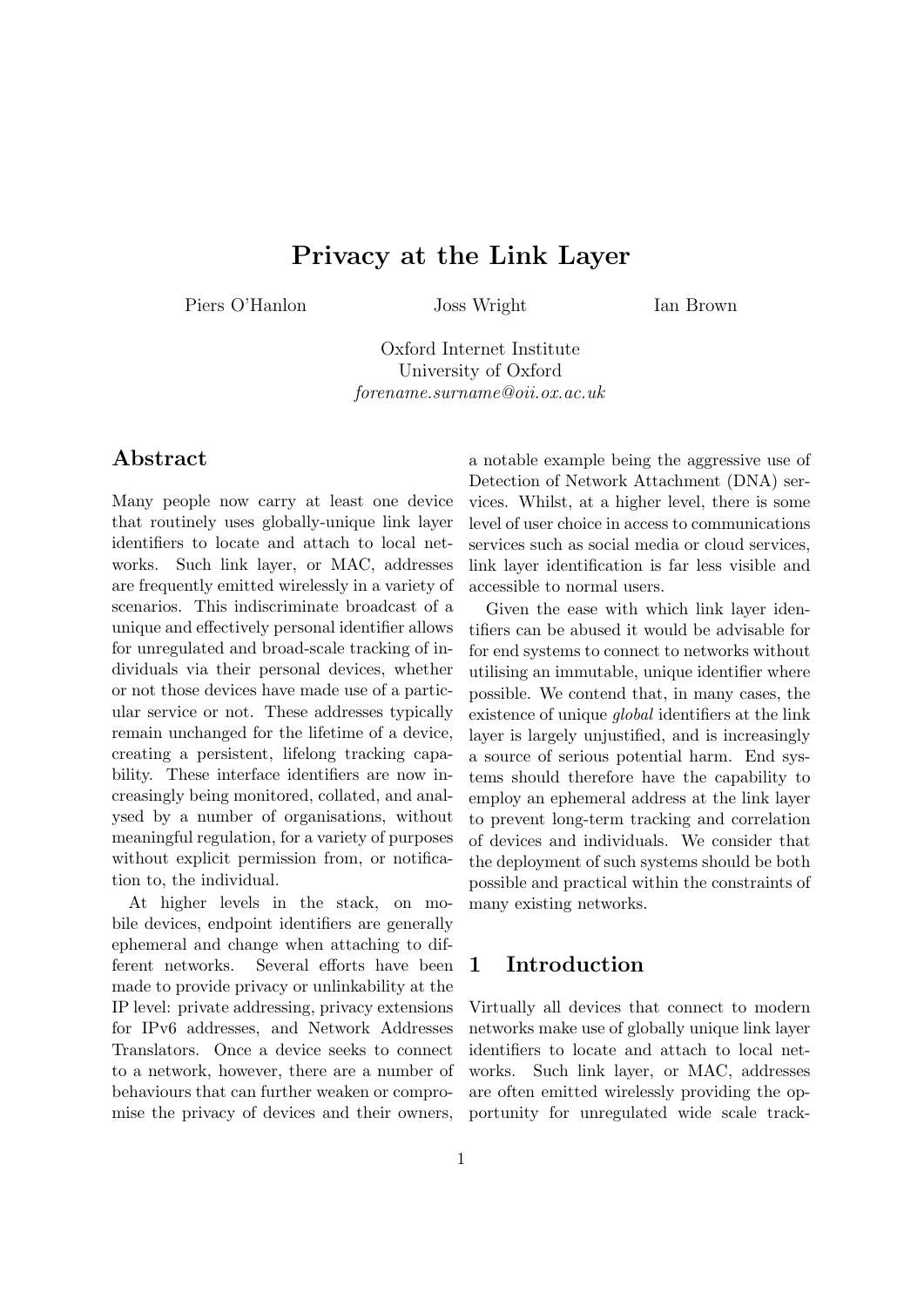ing of specific devices whether or not they have connected a particular service or not. As many of these devices, particularly smartphones, are strongly bound to a single individual and accompany that individual at almost all times, these provide an effectively personal and unique identifier that is, in many cases, broadcast to anyone who cares to listen. In addition, as these addresses remain unchanged for the lifetime of the device they provide for a tracking capability for the entire active lifetime of the device.

The main wireless technologies in mobile devices, aside from the cellular radios, are WiFi (or 802.11), Bluetooth, and Near Field Communication (NFC), all of which typically operate in the industrial, scientific and medical (ISM) radio bands. WiFi utilises higher power levels, typically has a longer reach, and has been widely used as an approximate location service through global mapping of access points by corporations such as Google. Bluetooth provides for more persistent low level operation, and developments such as iBeacon, or Bluetooth Low Energy (BLE), promise to allow organisations to link device identifiers to their user's identity and location on a wide scale. NFC devices operate on very low power over short range, and have not seen the same scale of deployment in mobile devices, although they are widely and increasingly used for mobile payment and transport services.

At higher levels in the stack, on mobile devices, endpoint identifiers are generally ephemeral and usually change when attaching to different networks. Furthermore efforts have been made to provide for privacy at the IP level, such as the use of private addressing, privacy extensions for IPv6 addresses [7], and Network Addresses Translators. Once a device connects to a network there many opportunities to compromise the privacy of individuals further, for example in the aggressive use of proactive network attachment techniques such

as Detection of Network Attachment (DNA) [1, 6] services. Clearly at the higher level communications can provide for further and more detailed tracking opportunities although there is a little more choice in the use of services such as social networks, web mail, and similar.

Thus far a number of companies, such as Google and Apple, and other organisations, such as wigle.net, have mapped a large proportion of the world's WiFi Access Point link layer addresses with which, amongst other things, they can provide approximate localisation services to mobile devices. A number of access point operators have also begun installing systems to monitor the link layer activity of any mobile devices, whether associated or not, that they observe in their vicinity. These sources of data, taken across a service provider, could enable detailed location and interaction traces of individuals. Furthermore, the major mobile handset OS providers maintain profiles pertaining to the owners of each handset, including its link layer addresses. Any of these information sources can potentially lead to significant losses in privacy.

This paper is structured as follows; in Section 2 we cover related work in this field. In Section 3 we detail the constraints of link layer addressing schemes. Section 4 outlines potential approaches to mitigating privacy problems at the link layer. Finally, Sections 5 and 6 propose future work and conclusions.

## **2 Related work**

There have been various studies in the area of privacy and link layer addresses, with a number of potential solutions proposed and analysed.

Grutesser and Grunwald investigated the use of disposable interface identifiers for protection of location privacy [4], and found it yields significant privacy improvements. Re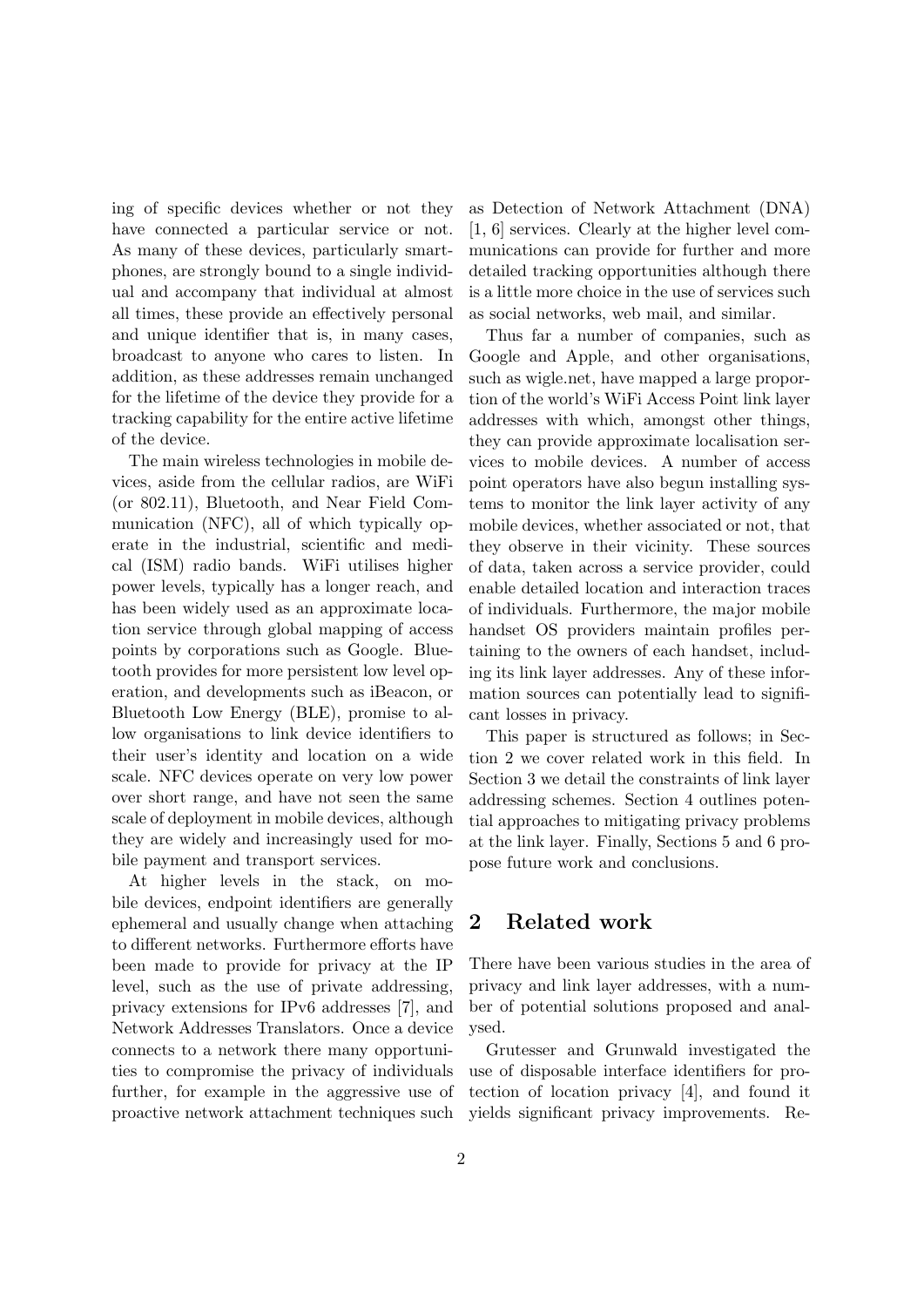lated approaches have been taken by Jiang et al [5].

Pang et al. showed that whilst the use of disposable identifiers provided some additional privacy for a mobile device, the majority of users may be identified through the use 802.11 fingerprinting techniques [8].

In later work Greenstein et al. devised and implemented a new privacy enhanced link layer protocol, known as SlyFi [3], which included a number of security features including obfuscation of all transmitted bits including link identifiers. The protocol provided for improved performance over WPA-PSK for discovery and association.

Other work has shown that the use of aggressive proactive network attachment techniques in mobile OSes can already be exploited to uncover social relationships [2].

There have been various other examples of abuse of link layer identifiers in the press. Some notable examples include a UK based waste management company that was found to have deployed WiFi MAC address collection in recycling bins <sup>1</sup>, whilst some commercial companies have already been brandishing potential solutions to such tracking by switching off WiFi when not in 'trusted' locations such as home or office <sup>2</sup>.

#### **3 Link Layer addressing**

The link layer addressing used on Ethernet, WiFi and Bluetooth is specified by the IEEE. The address space is administered by the IEEE Registration Authority which handles the assignment of the Organisationally Unique Identifiers (OUI). The OUI is contained within the first 3 octets of an address, though actually



Figure 1: EUI-48 Addressing model

utilises 22 bits. There are a number of address lengths available but the most often used is the OUI-48 address which is detailed in Figure 1.<sup>3</sup> There are two flag bits in the first octet which designate firstly whether the destination is a group (e.g. Broadcast or multicast) or individual address. The second bit indicates whether the address is universally administered by the IEEE RA or locally administered. This second flag bit of particular interest as it means that addresses with this bit set may be chosen without reference to the IEEE, though one should respect certain guidelines laid out by the IEEE in doing so.

## **4 Ephemeral Addressing**

Whilst it is possible to change the link layer addresses on most devices, in practice this rarely occurs. We performed some investigations on mobile OSes and noted that whilst older versions of Apple's iOS (iOS4-6) allowed for changing of an iPhone's MAC address (when rooted), later versions (iOS7) no longer appear to allow it.

<sup>1</sup>http://www.bbc.co.uk/news/technology-23665490 <sup>2</sup>http://www.economicvoice.com/avg-delivers-

shopping-privacy-with-new-smartphone-wi-fi-do-nottrack-feature/

<sup>3</sup>From the Wikipedia page on MAC Addresses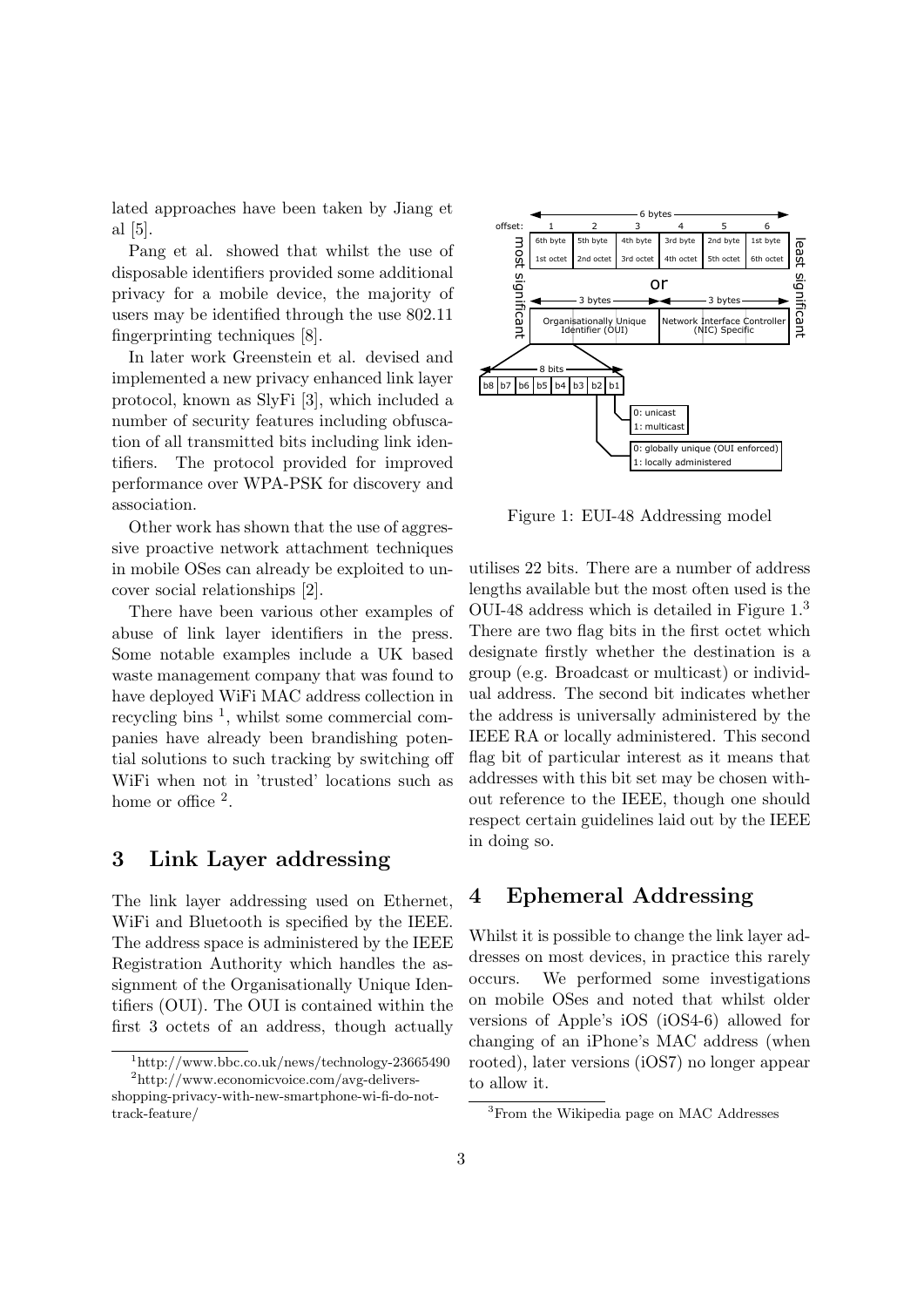In certain systems, notably virtual machines, MAC addresses are routinely automatically generated and used on the LAN.

There are number of issues with the current use of MAC addresses: their global uniqueness and length is largely unnecessary in most LAN deployments where often only a few hundred or a few thousand devices exist on a single LAN segment. Although there are exceptions to this, such as large data centre deployments, the 48 bit address space is still unnecessarily large in the general case. Given the increasing deployment of virtual machines where MAC addresses are managed it seems that there are few compelling reasons for MAC addresses of other devices to be similarly managed.

In unmanaged environments devices could choose a random MAC address and optionally perform duplicate address detection [4] in a similar manner to the Address Resolution Protocol (ARP). In addition to providing a simple means to improve the privacy of individuals, this approach could also potentially free up the link layer address space for partitioning and other uses.

#### **5 Conclusions**

We have outlined the case for further investigations into privacy enhanced link layer interactions. We argue that whilst the link layer initially appears to be a concern only for interactions on a local network segment, in fact the high volume of deployed mobile devices today, the strong association between a user and their devices, and the current approaches to network access make link layer identifiers a serious candidate for mass tracking and surveillance of individuals. We therefore suggest that the link layer is a crucial, and under-studied, avenue to consider when attempting to address pervasive monitoring.

#### **6 Future Work**

We plan to investigate a range of approaches that can be used to minimise the leakage of identifying and long-term linkable information from mobile devices that could be used for uncontrolled monitoring.

### **7 Acknowledgments**

We would like acknowledge funding from the UK Engineering and Physical Sciences Research Council for the Being There project, grant EP/L00416X/1.

#### **References**

- [1] B. Aboba, J. Carlson, and S. Cheshire. Detecting Network Attachment in IPv4 (DNAv4). RFC 4436 (Proposed Standard), Mar. 2006.
- [2] M. V. Barbera, A. Epasto, A. Mei, V. C. Perta, and J. Stefa. Signals from the crowd: Uncovering social relationships through smartphone probes. In *Proceedings of the 2013 Conference on Internet Measurement Conference*, IMC '13, pages 265–276, New York, NY, USA, 2013. ACM.
- [3] B. Greenstein, D. McCoy, J. Pang, T. Kohno, S. Seshan, and D. Wetherall. Improving wireless privacy with an identifierfree link layer protocol. In *Proceedings of the 6th International Conference on Mobile Systems, Applications, and Services*, MobiSys '08, pages 40–53, New York, NY, USA, 2008. ACM.
- [4] M. Gruteser and D. Grunwald. Enhancing location privacy in wireless lan through disposable interface identifiers: A quantitative analysis. In *Proceedings of the 1st ACM*